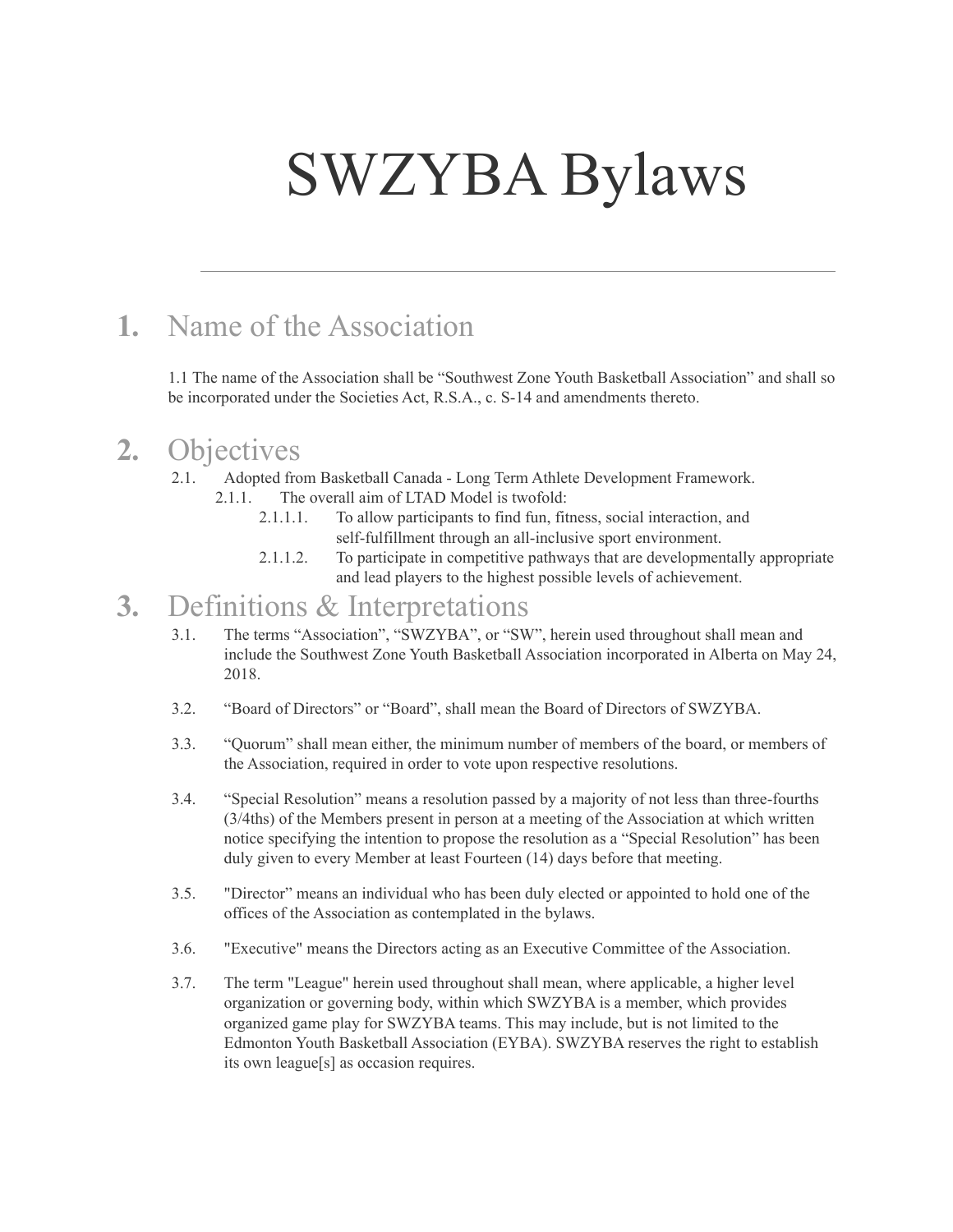- 3.8. The SWZYBA membership boundary consists of a clearly defined geographic area of the City of Edmonton within the limits of which applicants must reside in order to be considered for membership.
	- 3.8.1. Association boundaries,
		- 3.8.1.1. West boundary North Saskatchewan River;
		- 3.8.1.2. North boundary North Saskatchewan River;
		- 3.8.1.3. East boundary Gateway Boulevard NW and/or Alberta Highway 2;
		- 3.8.1.4. South boundary City of Edmonton city limit.
- 3.9. Individuals residing outside of association boundaries may be granted membership status, by the Board of Directors, under special circumstances, and may only be applied on a season by season basis.
- 3.10. "Season" means the League Seeding rounds, the League run Tournaments, Regular season, Playoff and Provincial games which run annually from September to March.
- 3.11. "Registered coach" means the coach assigned by the Board to a group of athletes for the current season.

#### **4.** Fiscal Year

.

4.1. The fiscal year of the Association shall begin on the 1st day of August and end on the 31st day of July the following year.

## **5.** Membership

- 5.1. Membership shall be available to any person in the Province of Alberta paying fees and complying with the Regulations and other requirements for membership, as may be established by the Board from time to time.
- 5.2. Membership in SWZYBA shall consist of three (3) types:
	- 5.2.1. *Athlete Membership*

Athlete Members are registered participants in one or more of the programs of the association who are under the age of majority. They are eligible to all rights and benefits as determined by the Board from time to time with the exception of voting.

5.2.2. *Associate Membership*

An Associate Membership is granted to the parents or guardians of an Athlete Member. It allows them all other benefits of an Athlete Member as determined by the Board from time to time. Only one parent or guardian may represent a family of players. Associate Membership is granted to all registered coaches and assistant coaches of Athlete Members who are not parents or guardians of an Athlete member.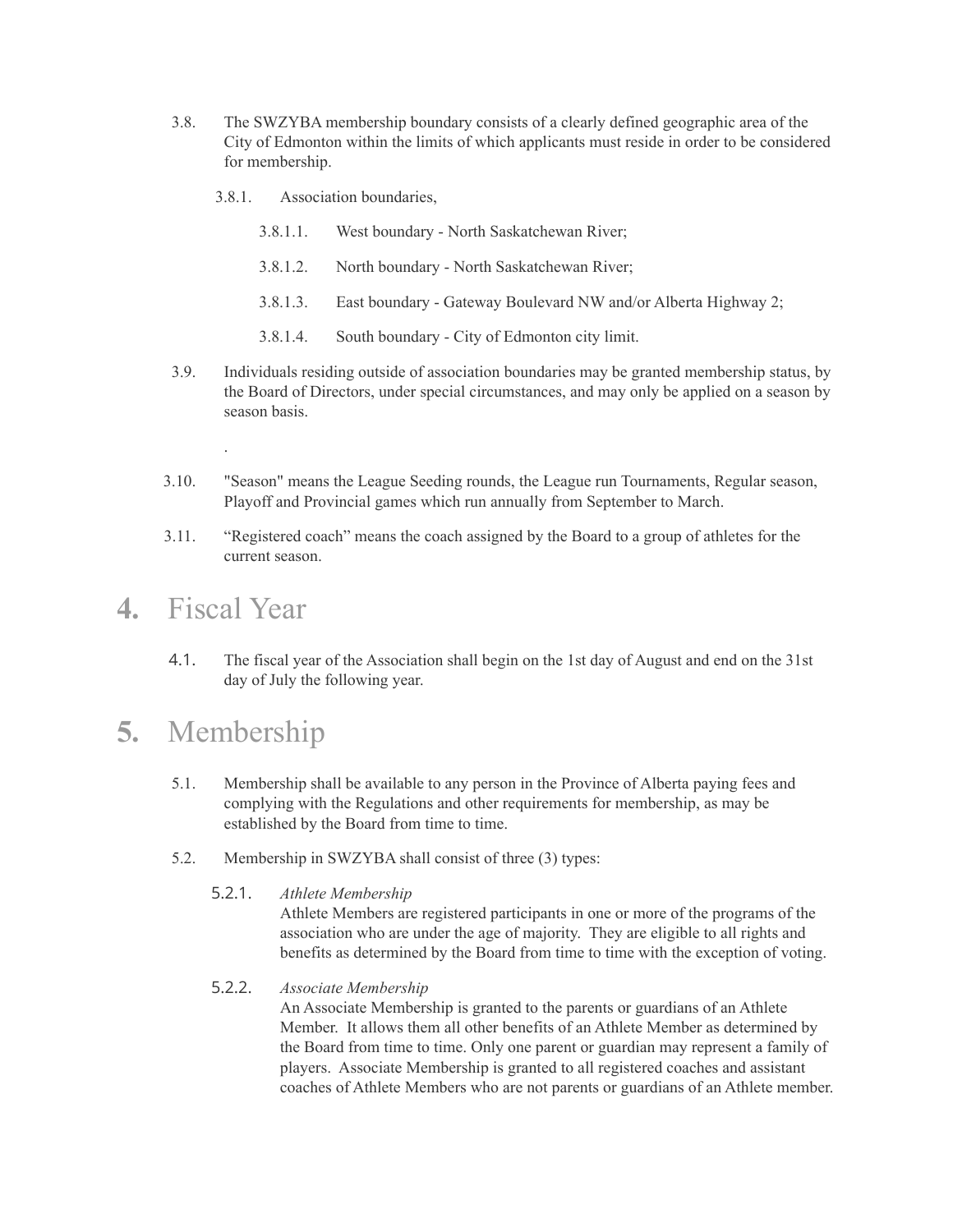Associate Members have full voting rights and may stand for office. Associate Membership may also be granted to other individuals at the discretion of the Board.

- 5.2.3. *Honorary Membership* Honorary Membership in the Association may be granted to deserving persons at the discretion of the Board. Such memberships will have the status of an Athlete membership, without the payment of fees.
- 5.3. For each athlete member entering SWZYBA, there will be a yearly membership fee, which entitles the Athlete member and their respective Associate member to the rights and benefits of the Association for a period of one season.
- 5.4. The Board shall determine membership fees.
- 5.5. Any member of the Association who has paid the respective fees for the current fiscal year of the Association and is not in breach of the Regulations shall be held in "good standing". Any member of the Association who is found guilty of intentionally violating these Bylaws, including the Regulations, shall no longer be considered to be in good standing for such a period of time, as the Board deems appropriate.
- 5.6. Any member, who is in arrears more than sixty (60) days, will lose all voting rights and any right to hold office in the Association. Any member who is in arrears more than ninety (90) days shall have their name taken from the active roster of the Association program they are currently participating in, and will be readmitted to the Association upon payment of the membership fee in full.
- 5.7. Any member of the Association who is found guilty of gross neglect of duty or of behavior that is likely to bring discredit to the Association may be suspended or expelled at the discretion of the Board.
- 5.8. Any person may withdraw from the Association by submitting the intention to withdraw, in writing, to the Board. Such withdrawal shall take effect upon receipt of such notice by the Association.
- 5.9. The Association shall be a member of the Edmonton Youth Basketball Association (EYBA), and shall be subject to all their bylaws.
- 5.10. The Association shall be a member of the Alberta Basketball Association (ABA).
- 5.11. Athlete members and coaches shall be covered for insurance through Alberta Basketball.
- 5.12. Board members will be covered for insurance by the Association.

# **6.** Privileges & Obligations of Members

- 6.1. Only Associate members shall have the right to vote.
- 6.2. Any Associate member of the Association may hold office as a Director or Director of the Association.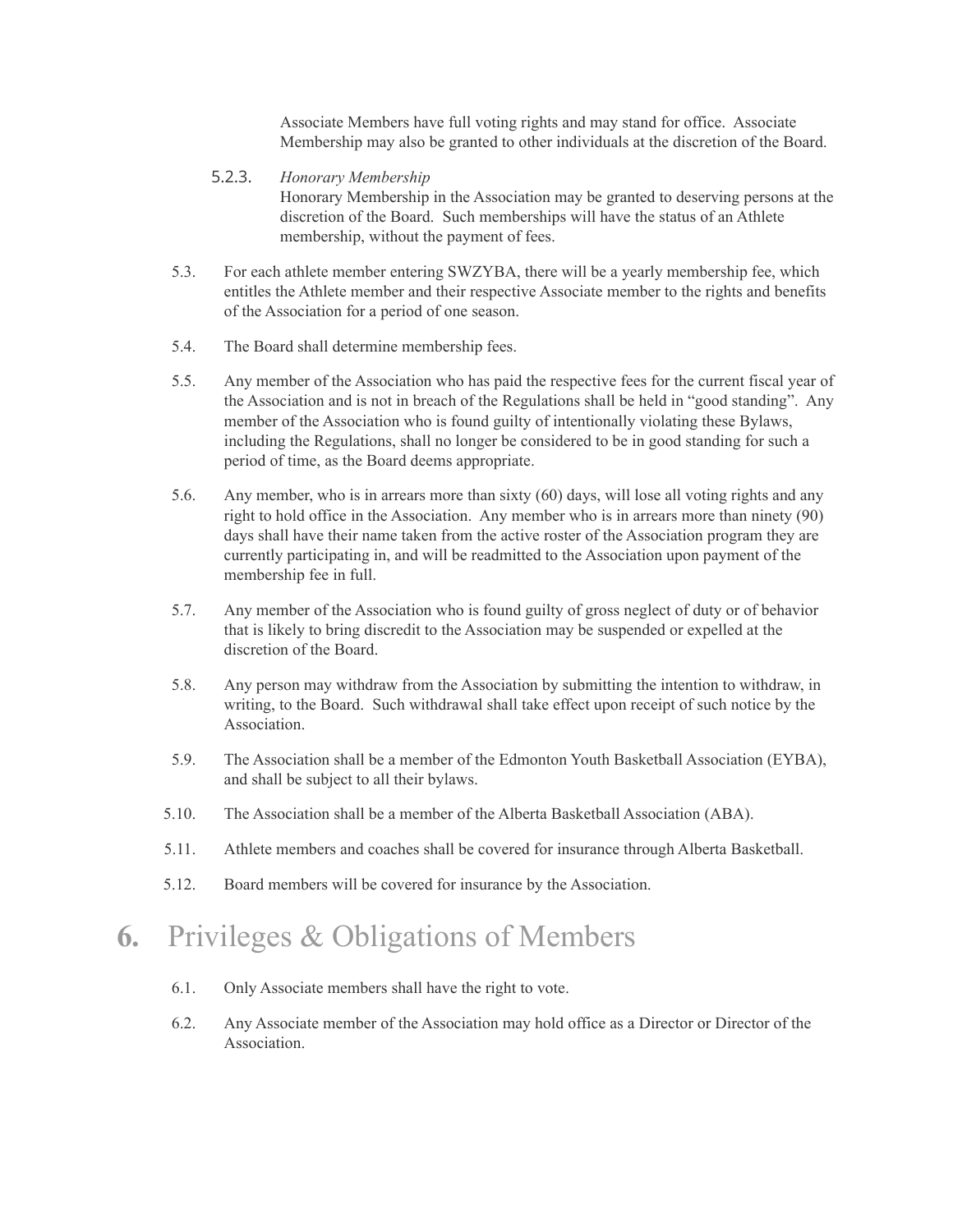- 6.3. Only Athlete, Associate and Honorary members shall have any interest in the funds of the Association.
- 6.4. No member of the Association is liable for any debt or liability of the Association in a personal or individual capacity.

# **7.** Association Meetings

- 7.1. The Annual General Meeting of the Association (AGM) shall be held in the month of April of each year unless otherwise determined by the Board of Directors, at such a place and time, as may be determined by the Board of Directors.
- 7.2. The Board may at any time call a Special Meeting of the Association to be held on such a day and such time and place within Edmonton as the Board may determine.
- 7.3. Meetings of the Board shall be monthly or at the call of the Secretary or President. Notice of meetings will be seven (7) days written notice.
- 7.4. Notice of Annual Meetings and Special Meetings called by the Board shall be made by notice in writing and posted on the Association's website and e-mail, no later than fourteen (14) days prior to the proposed date of the meeting. Such notice shall state the day, hour and place of the meeting, and if special business is to be transacted thereat, the notice shall set forth; (I) the nature of the business in sufficient detail to permit a member of the Association to form a reasoned judgment on that business, and (II) the text of any Extraordinary Resolution to be submitted to the meeting.
- 7.5. The accidental omission to give notice of any meetings of members of the Association to or the non-receipt of any notice by any person shall not invalidate any resolution passed or any proceedings taken at any such meeting.
- 7.6. At all meetings of the Association, the President shall be the chair of the meeting. In their absence, the Vice-President shall be chair, and in their absence, the members shall elect one of their members to be chair of the meeting or vote for the Administrative Coordinator as chair.
- 7.7. Quorum for the transaction of business at any general or special meeting of members shall exist if members of the Association present at such meeting represent:
	- 7.7.1. Not less than five percent (5%) of the voting members of the Association, or
	- 7.7.2. Fifty-one (51%) percent of the members of the Board of Directors constitute a quorum for any meeting..
	- 7.7.3. Roll call will be taken by verbal or written means at each General Meeting.
	- 7.7.4. If a quorum is present at the opening of the meeting of members, the members may proceed with the business of the meeting notwithstanding that a quorum is not present throughout the meeting. If after 30 minutes of the proposed time of the commencement of the meeting, a quorum of the meeting is not present the meeting shall be cancelled.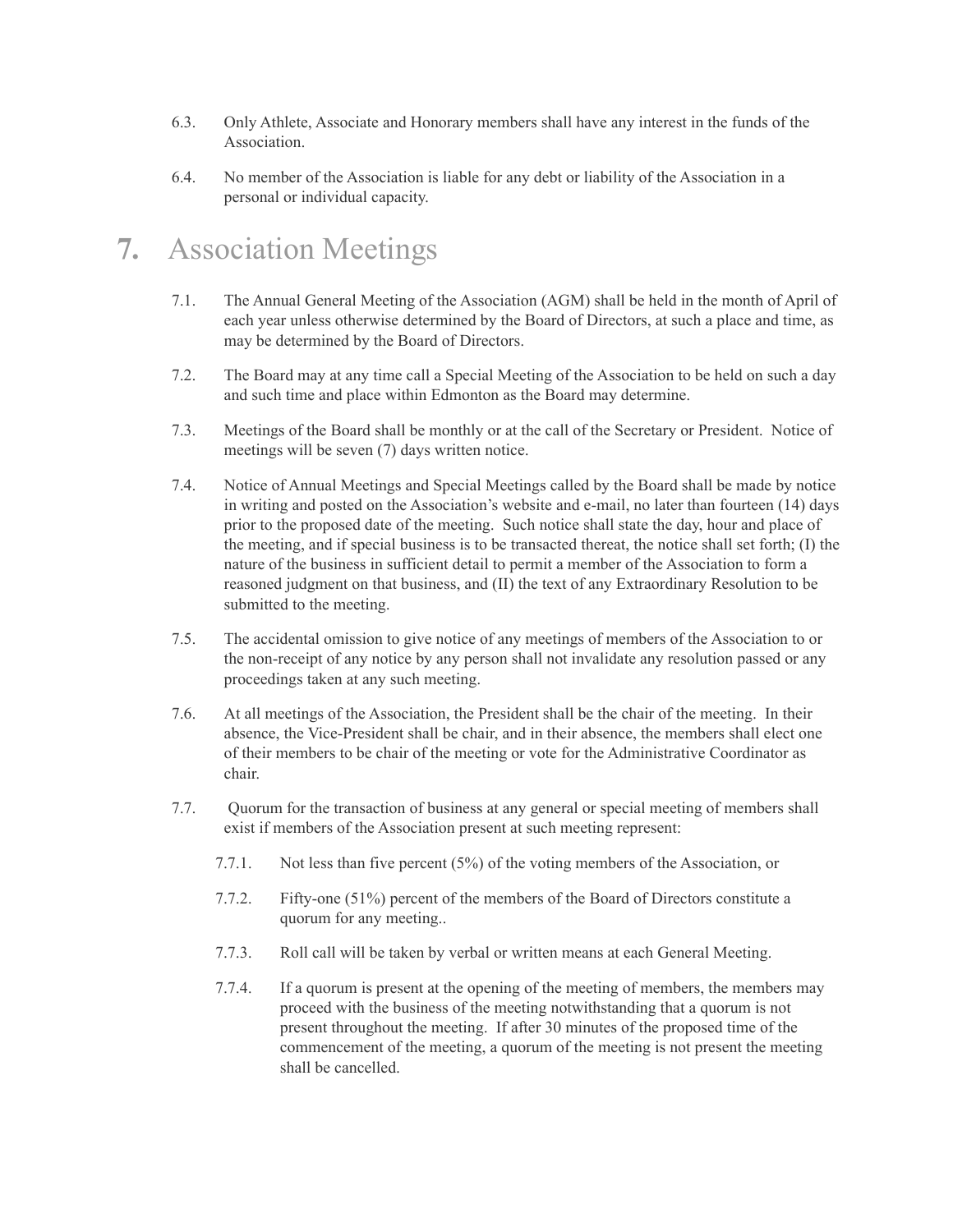- 7.8. At any meeting of the Association a resolution put to vote of the members shall be decided by a show of hands. A simple majority will determine the vote.
- 7.9. Every Associate member of the Association shall have one vote in the affairs of the Association at meetings of the Association. Each individual is entitled to carry only one vote irrespective of the different positions that they may have at a meeting.
- 7.10. The chair of a meeting shall not vote on any resolution, unless there is a tie in voting, in which case the chair may cast a deciding vote.
- 7.11. Votes shall be cast in person and not by proxy.
- 7.12. While an individual is under a contract with or employed by the Association, that individual may not be the representative of a Member.

#### **8.** Directors & Appointment of Directors

- 8.1. The Board of Directors shall be elected at the AGM and must consist of the Executive Committee (4 directors), with provision to allow for up to 4 additional directors to a maximum of 8 members.
- 8.2. The Executive Committee must consist of 4 directors forming the Executive Committee and filling the following positions:
	- 8.2.1. A President;
	- 8.2.2. A Vice President;
	- 8.2.3. A Treasurer;
	- 8.2.4. A Secretary
- 8.3. The Executive Committee may, upon election, appoint the immediate 'Past President' as a non-voting member of the board upon unanimous vote. The 'Past President' appointment shall not count against the limit of eight (8) members of the board and should be voted upon prior to any other director elections.
- 8.4. Voting members may elect up to 4 additional directors to the Board, to a maximum of 8 directors.
- 8.5. Term of office for all director positions shall be two years.
- 8.6. Directors may hold office for no more than three consecutive terms.
- 8.7. Whenever possible, director terms should expire to allow for only half of the executive officers to be replaced in the same year. For example, President and Treasurer, even years, Vice President and Secretary, odd years.
- 8.8. Every Director of the Association in exercising their powers and discharging their duties shall: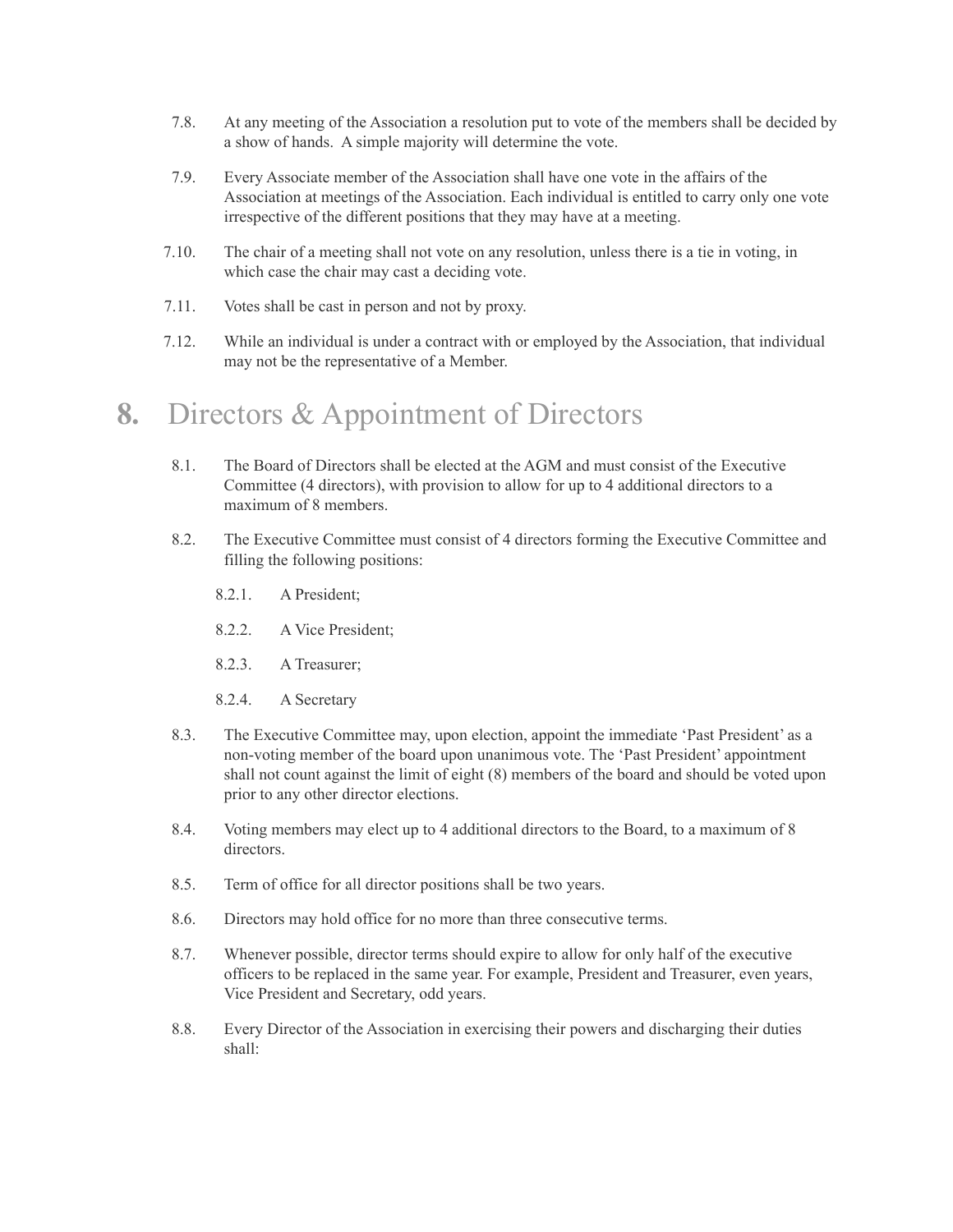- 8.8.1. Act Honestly and in good faith with a view to the best interest of the Association; and
- 8.8.2. Exercise the care, diligence and skill that a reasonably prudent person would exercise in comparable circumstances.
- 8.9. The Board may seek out and appoint volunteers to serve in special capacity as they see fit or necessity dictates in order to fulfill functions including (but not limited to) :
	- 8.9.1. Volunteer Coordinator
	- 8.9.2. Coach Liaison
	- 8.9.3. Communications and Marketing Specialist
	- 8.9.4. Mites Program Coordinator
	- 8.9.5. Equipment Coordinator
	- 8.9.6. Fundraising Coordinator
	- 8.9.7. Volunteer and Coach Appreciation Coordinator
	- 8.9.8. Merchandise Coordinator
	- 8.9.9. Technical Support Coordinator
	- 8.9.10. Registration Coordinator
	- 8.9.11. Criminal Records Check Coordinator
- 8.10. The Board shall also oversee the employment of and contract status of all employees and contractors, and determine compensation accordingly.
- 8.11. The Board reserves the right to invite employees and contractors, (ie. the Administrative Coordinator, Gyms Coordinator, etc), or any other paid or volunteer director or coordinator of the organization to attend board meetings as non-voting participants in order to present reports, make recommendations or otherwise consult with the board.
- 8.12. Other than the Past President, Members, pursuant to the Bylaws, shall elect each Director. Between annual general meetings, the Membership may elect one of its members or any other individual to fill any vacancy in the office of one of the Directors.
- 8.13. The Past President may advise and assist the President and the Board generally on all matters which are presented to the Past President for advice and assistance.
- 8.14. The Administrative Coordinator shall conduct the election of the Board.
- 8.15. To be eligible for election as a director, an individual must be a member in good standing having nominated themselves, or nominated by a member in good standing.
- 8.16. A Director whose term has ended shall be eligible for re-election.
- 8.17. An elected Director shall assume office at the conclusion of the close of the meeting at which they are appointed.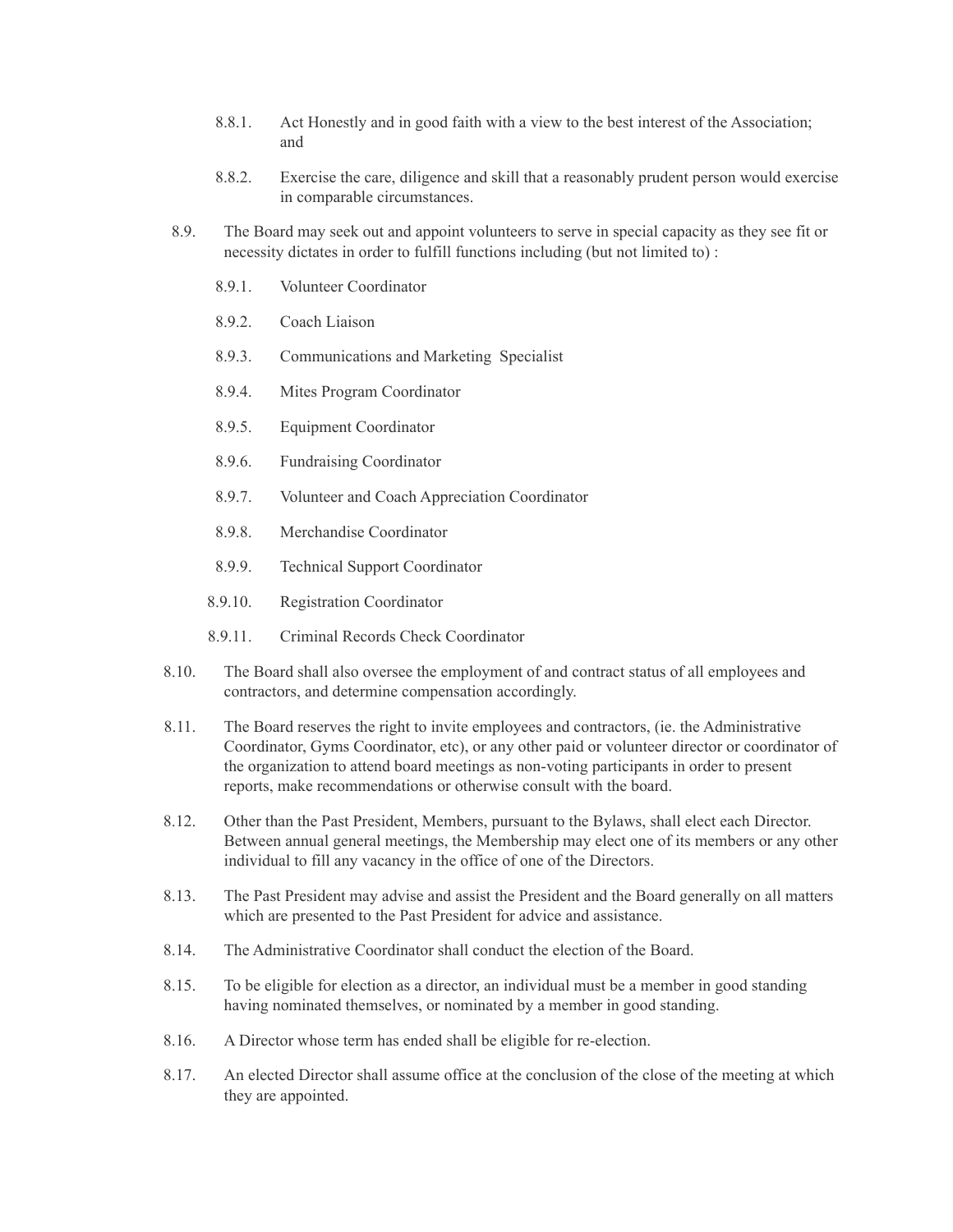8.18. The Directors of the association will serve without remuneration; however Directors will be reimbursed for expenses properly incurred by them in the performance of their duties.

#### **9.** Duties & Powers of Directors

- 9.1. The Directors of the Association:
	- 9.1.1. The Directors of the Association are responsible for the activities of their area as outlined below and as such they shall chair all meetings related to their area and ensure minutes of these meetings are made.
	- 9.1.2. As required the Board may establish committees to administer the affairs of their area (committee members are to be selected by the appropriate Directors and approved by the Board of Directors.
	- 9.1.3. The Directors of the Association are responsible for the recruiting of volunteers to fulfill the positions of the committee.
	- 9.1.4. Directors of the Association must present a report to the Annual General Meeting and monthly Board of Director Meetings.
- 9.2. The Board shall be the governing body of the Organization and shall:
	- 9.2.1. Set the policy of the Organization for the current season
	- 9.2.2. Approve the expenditure of monies as set out hereafter;
	- 9.2.3. Rule on any appeals of decisions of the President;
	- 9.2.4. Set the annual registration fee for teams;
	- 9.2.5. Approve the appointment of an Administrative Coordinator and any other paid position;
	- 9.2.6. Establish remuneration for the Administrative Coordinator and any other paid position;
	- 9.2.7. Make any plans, programs, fundraising that they desire, providing that such plans do not obligate the organization to any long term obligations;
	- 9.2.8. At times may ratify a decision they have made;
	- 9.2.9. May make a decision on any matter not specifically covered in the Bylaws;
	- 9.2.10. Enact discipline as required to athletes or members of the association per established process;
- 9.3. The President shall:
	- 9.3.1. Preside over all meetings of the Association;
	- 9.3.2. Be a non-voting member of all committees;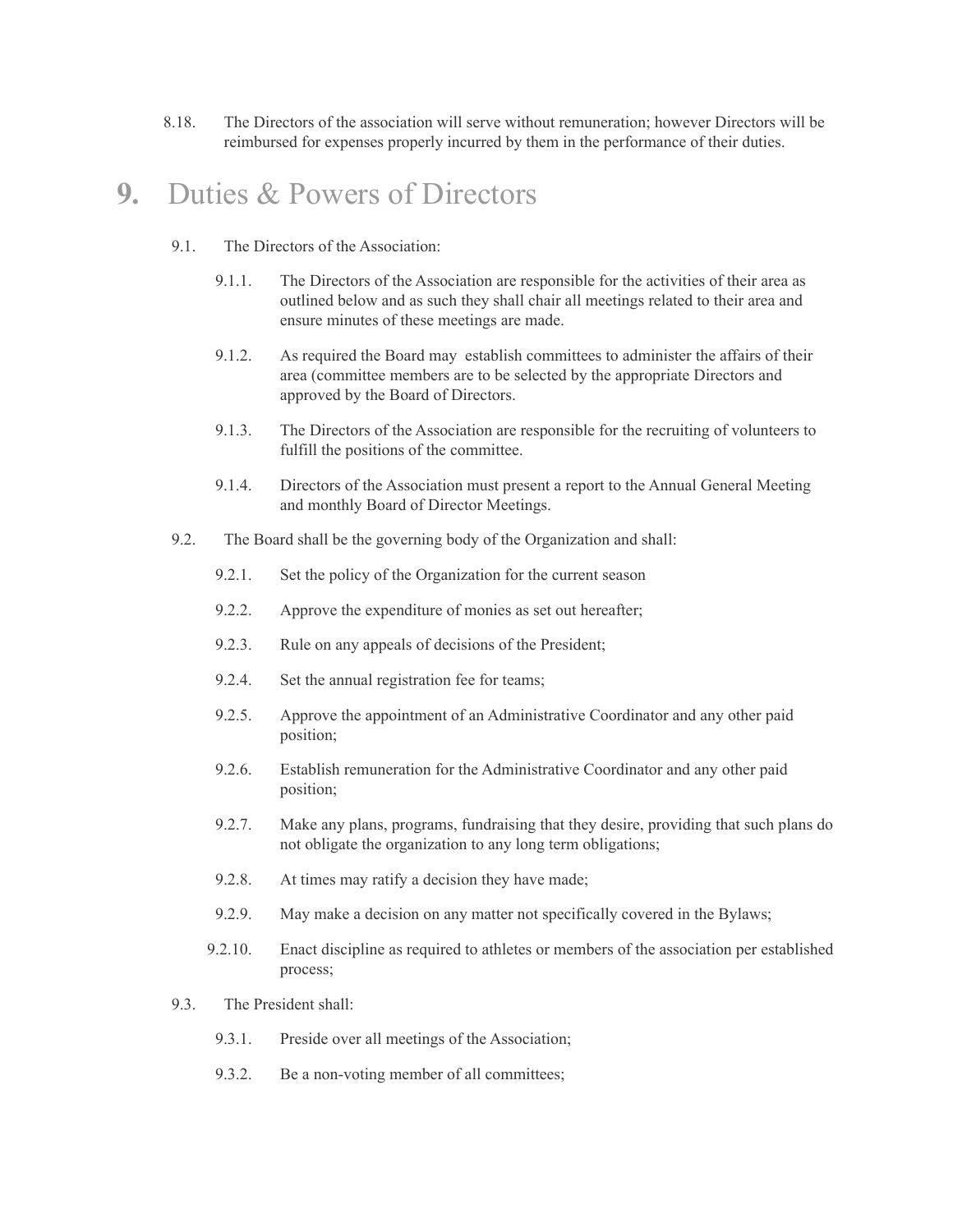- 9.3.3. Follow the overall interests of the Association;
- 9.3.4. Make day-to-day decisions of the organization;
- 9.3.5. Assist in ensuring that the Bylaws are enforced;
- 9.3.6. Be responsible for ensuring that all resolutions or motions passed by the membership or Board of Directors are carried out;
- 9.3.7. Instruct the Administrative Coordinator, or any other paid positions, in their duties;
- 9.3.8. Supervise the other Directors in their responsibilities;
- 9.3.9. Make recommendations to the Board;
- 9.3.10. Be the Associations representative to all sport related and unrelated events and may appoint another Director or director when unable to attend.
- 9.4. The Vice-President shall:
	- 9.4.1. Assume the responsibilities of the President in their absence;
	- 9.4.2. Assist in coordinating communications with the membership;
	- 9.4.3. Assist in maintaining relations with Edmonton Youth Basketball Association (EYBA) and their membership;
	- 9.4.4. Be assigned duties by the President.
- 9.5. The Treasurer shall:
	- 9.5.1. Keep the financial records of the Association in order;
	- 9.5.2. Ensure the payment of the bills approved by the Executive Committee;
	- 9.5.3. Present financial statements to the Executive at each executive meeting and shall, if required, arrange for the audit of financial statements.
	- 9.5.4. At the first meeting of the newly elected Executive turn over all funds, books, papers and other property of the Association to the elected successor;
	- 9.5.5. Ensure that the annual audit of the Association is carried out by the individual or company appointed by the Executive;
	- 9.5.6. Act as a consultant in establishing the yearly budget;
	- 9.5.7. Be responsible for undertaking any reasonable duties the Executive or Board of Directors may request of them with regard to the area of finance;
	- 9.5.8. Hold the monies of the Association in a Chartered Bank of Canada;
	- 9.5.9. Disperse funds on behalf of the Association. Said disbursements shall require the signature of two (2) members of the Executive Committee.
- 9.6. The Secretary shall: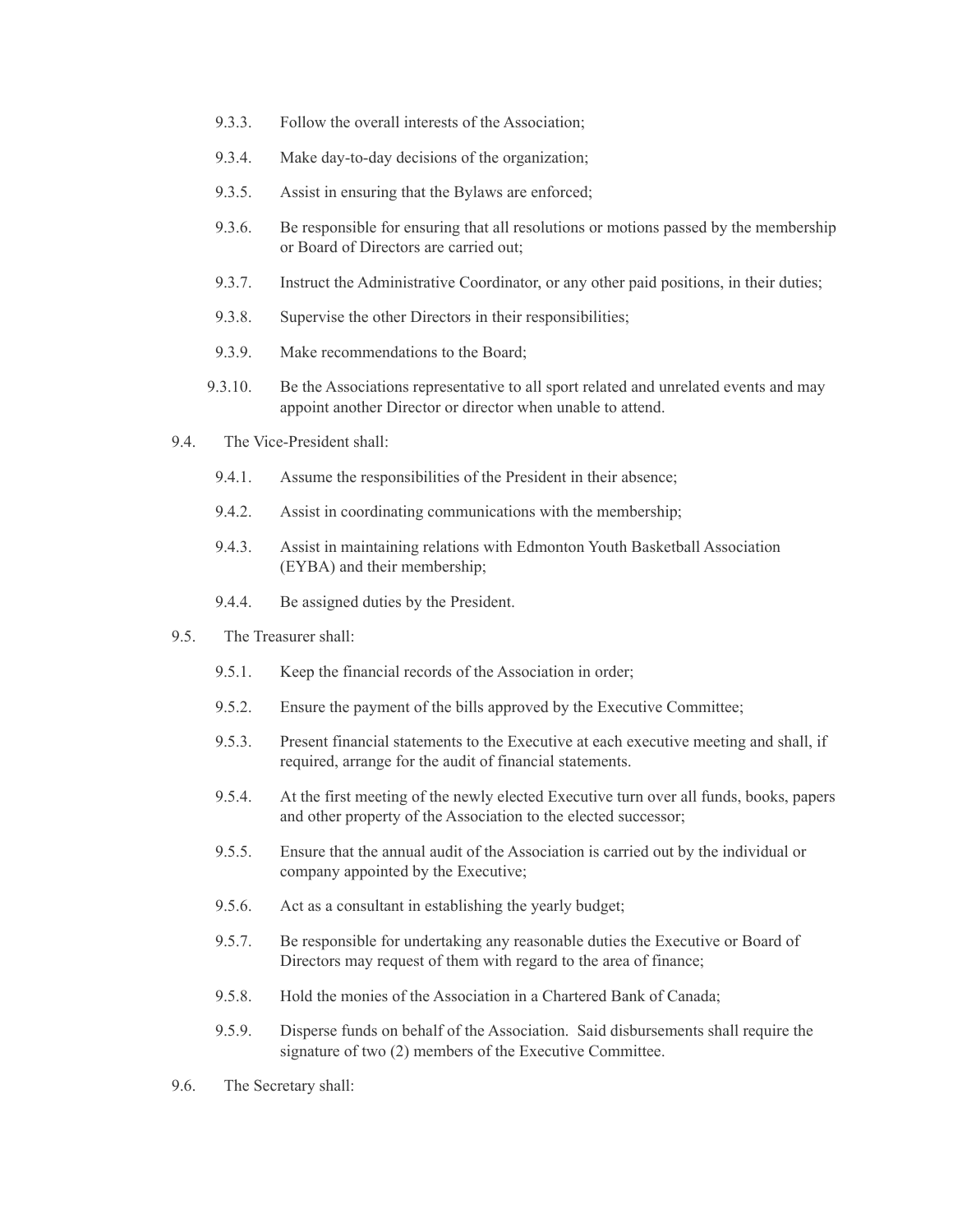- 9.6.1. Keep the Minutes of the meetings of the Board of Directors;
- 9.6.2. Handle the correspondence of the Organization as directed by the President.
- 9.7. The Non-Executive Directors shall:
	- 9.7.1. Have such duties as may be assigned to them by the Executive Committee.

#### **10.** INDEMNITY

10.1. Except where a Director, or employee shall be adjudged to be liable for willful negligence or willful misconduct in the performance of any duty or responsibility to the Association, the Association shall indemnify each Director, Director and employee against any and all liability and all reasonable expenses in connection with or resulting from any claim, action, suit or proceeding in which the Director, or employee becomes involved as a party or otherwise by reason of having been a Director, or employee of the Association.

#### **11.** DUTIES OF PAID POSITIONS

- 11.1. The Executive Committee on the advice of the President may appoint an Administrative Coordinator each season. The Executive Committee shall set the remuneration of the Administrative Coordinator..
- 11.2. The Administrative Coordinator shall:
	- 11.2.1. Keep such statistics as directed by the Executive Committee;
	- 11.2.2. Arrange Practice Gyms as required;
	- 11.2.3. Administer the day to day activities of the Association, including the activities of other volunteer, paid and contract positions.
	- 11.2.4. Attend meetings of, and provide reports to, the Executive Committee and Board of Directors;
	- 11.2.5. Attend meetings of the Edmonton Youth Basketball Association;;
- 11.3. The Executive Committee on the advice of the President may appoint a Gymnasium Coordinator each season. The Executive Committee shall set the remuneration of the Gymnasium Coordinator.
- 11.4. The Gymnasium Coordinator shall:
	- 11.4.1. Secure gym times from the city through the joint use agreement for the Association;
	- 11.4.2. Represent the Association with the League on the committee to obtain gym times for the Association to run its programs;
	- 11.4.3. Arrange and assign practice times;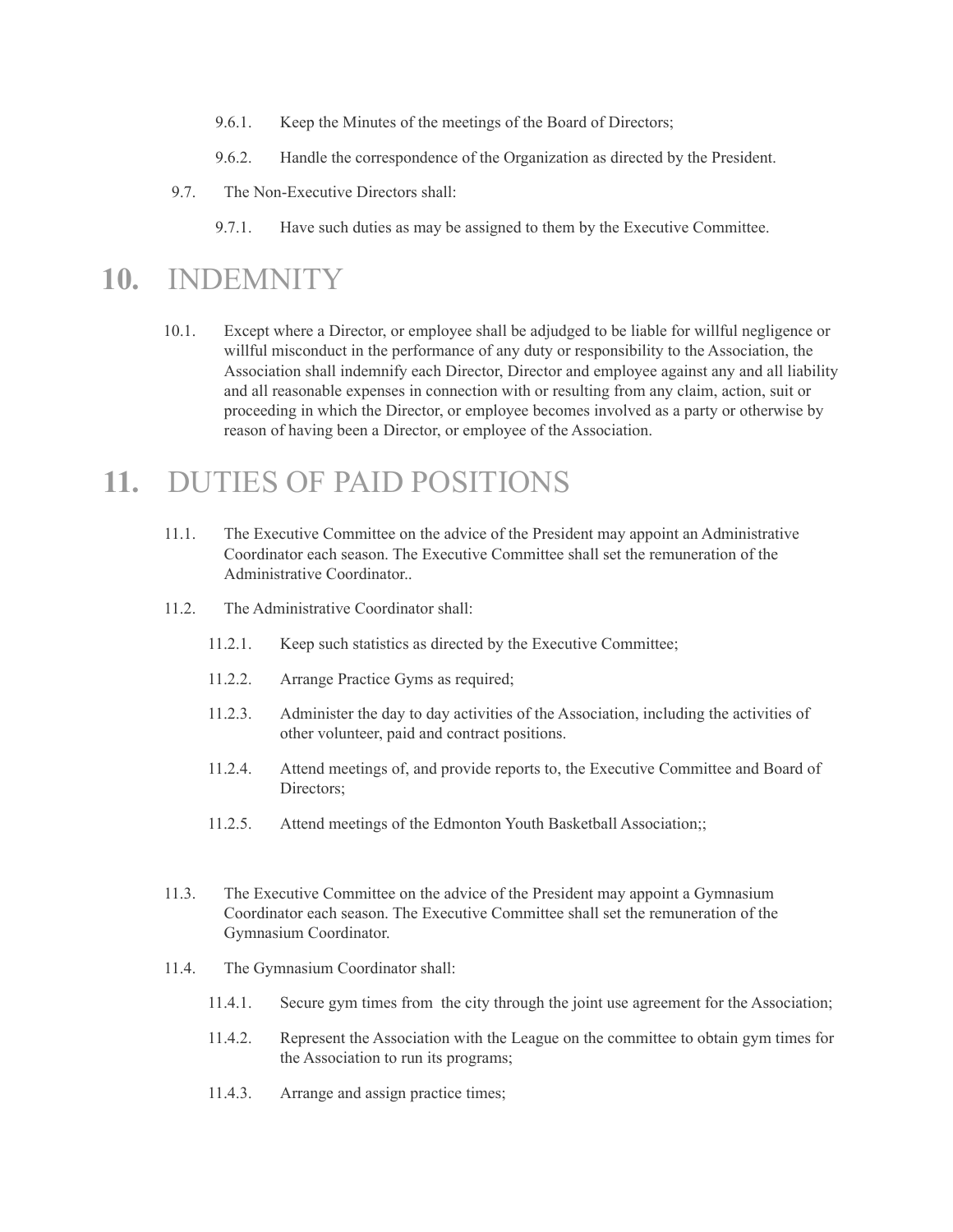- 11.4.4. Liaise with coaches around issues (cancellations, schedule changes, etc) with respect to their assigned gymnasium;
- 11.4.5. Act as the liaison with the League or the City in terms of issues pertaining to the use of the assigned gyms for the Association;

# **12.** APPLICATION AND INTERPRETATION OF SPECIFIC BYLAWS

- 12.1. Subject to Article 11, section 4, the question of interpretation and application of the bylaws in the context of a particular circumstance or matter shall be referred to the President. Subject to Article 11 section 2, 3, 4 and 5 the President's ruling thereon shall be final and binding.
- 12.2. A member may appeal the ruling of the President on the interpretation and application of the bylaws directly affecting that member. To appeal, the aggrieved Member must submit a notice of appeal to the Secretary within seven (7) days of the decision of the President. The Executive Committee shall then consider the matter at its next meeting or shall vote upon the appeal by electronic ballot. The Member may be present to address the Executive Committee at the time the appeal is being considered. Subject to Article 11, section 3, 4 and 5, the ruling of the Executive Committee on the appeal shall be final and binding.
- 12.3. A member may appeal the ruling of the Executive Committee on the interpretation and application of the bylaws directly affecting that member. To appeal, the aggrieved member must submit a notice to appeal to the secretary within (7) days of the decision of the Executive Committee. The Board of Directors shall then consider the matter at its next meeting. The ruling of the Board of Directors on the appeal shall be final and binding
- 12.4. At every meeting of the Association, the question of the interpretation and application of the bylaws in the context of a particular circumstance or matter shall be referred to the chair of that meeting and subject to Article 11, section 5; the ruling of the chairperson thereon shall be final and binding.
- 12.5. A member may appeal the ruling of the chairperson on the interpretation and application of the bylaws by immediately moving for the ruling of the Members. The ruling of the Members shall be final and binding.

# **13.** FINANCES OF THE ASSOCIATION

- 13.1. Responsibility
	- 13.1.1. The Treasurer will be responsible for the financial operation of the Association.
	- 13.1.2. The Treasurer shall prepare an annual financial report for presentation to the membership at the Annual General Meeting.
	- 13.1.3. The individuals, firm or other organization auditing the financial statements of the Association for the ensuing year shall be appointed by the Executive Committee. Such an appointment shall be approved annually at the AGM.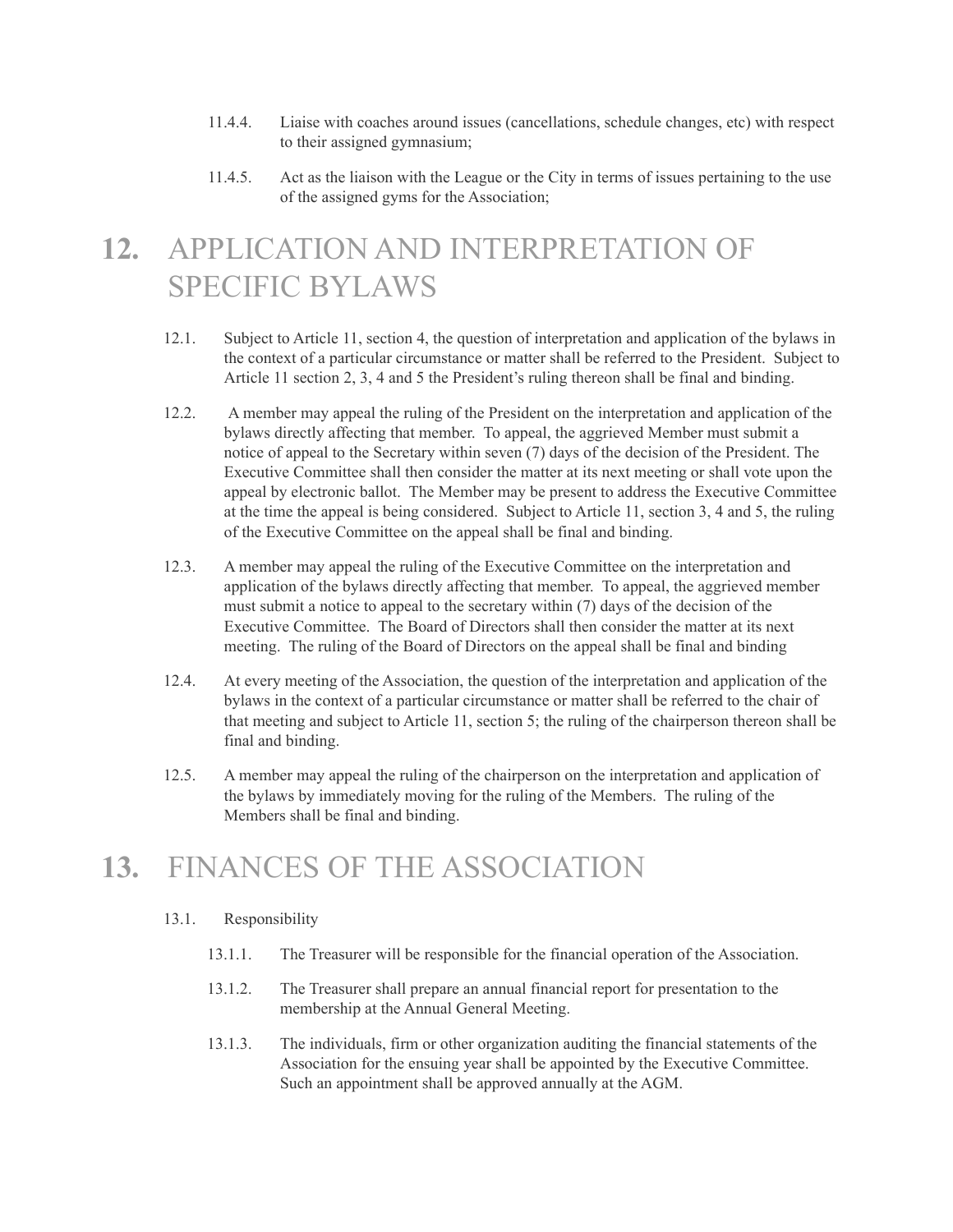- 13.1.4. The Treasurer shall ensure that all financial statements presented to the membership are subsequently submitted to the Registrar of Corporations.
- 13.2. Disposal of Funds
	- 13.2.1. All monies received by or on behalf of the Association shall be deposited in the accounts of the Association, which shall be housed in chartered banks or trust companies.
	- 13.2.2. All disbursements shall be made by cheque and signed by two signing Directors. Neither signing Director shall be the recipient of the cheque.
- 13.3. Borrowing Powers
	- 13.3.1. The Executive committee, with the approval of 80% of the Board of Directors, may borrow funds for the benefit and further development of the Association.
- 13.4. Exercising of Borrowing Powers
	- 13.4.1. For the purpose of carrying out the objects of the Association, the Board of Directors may from time to time:
	- 13.4.2. Charge, mortgage or pledge all or any part of the real and personal property of the Association including books, debts, rights, powers, franchises or undertakings to secure any securities of monies borrowed or other debt, or any other obligation or liability of the Association.
- 13.5. Banking
	- 13.5.1. The Executive Committee shall decide on the bank or trust company in which the funds of the Association shall be deposited, and execute the necessary banking authorization.
- 13.6. Signing Directors
	- 13.6.1. The signing Directors of the Association shall be any two Directors of the following elected executive: President, Vice-President, Treasurer, and Secretary.

#### **14.** FUNDS OF THE ASSOCIATION

- 14.1. All monies shall be applied toward carrying out the objects of the Association in accordance with the direction of the Board of Directors.
- 14.2. All monies available upon dissolution of the Association shall become the property of the Edmonton Youth Basketball Association.

## **15.** EMBLEM / LOGO / VISUAL REPRESENTATION

15.1. The Executive from time to time may adopt any mark, design, device or symbol or emblem for use by the Association.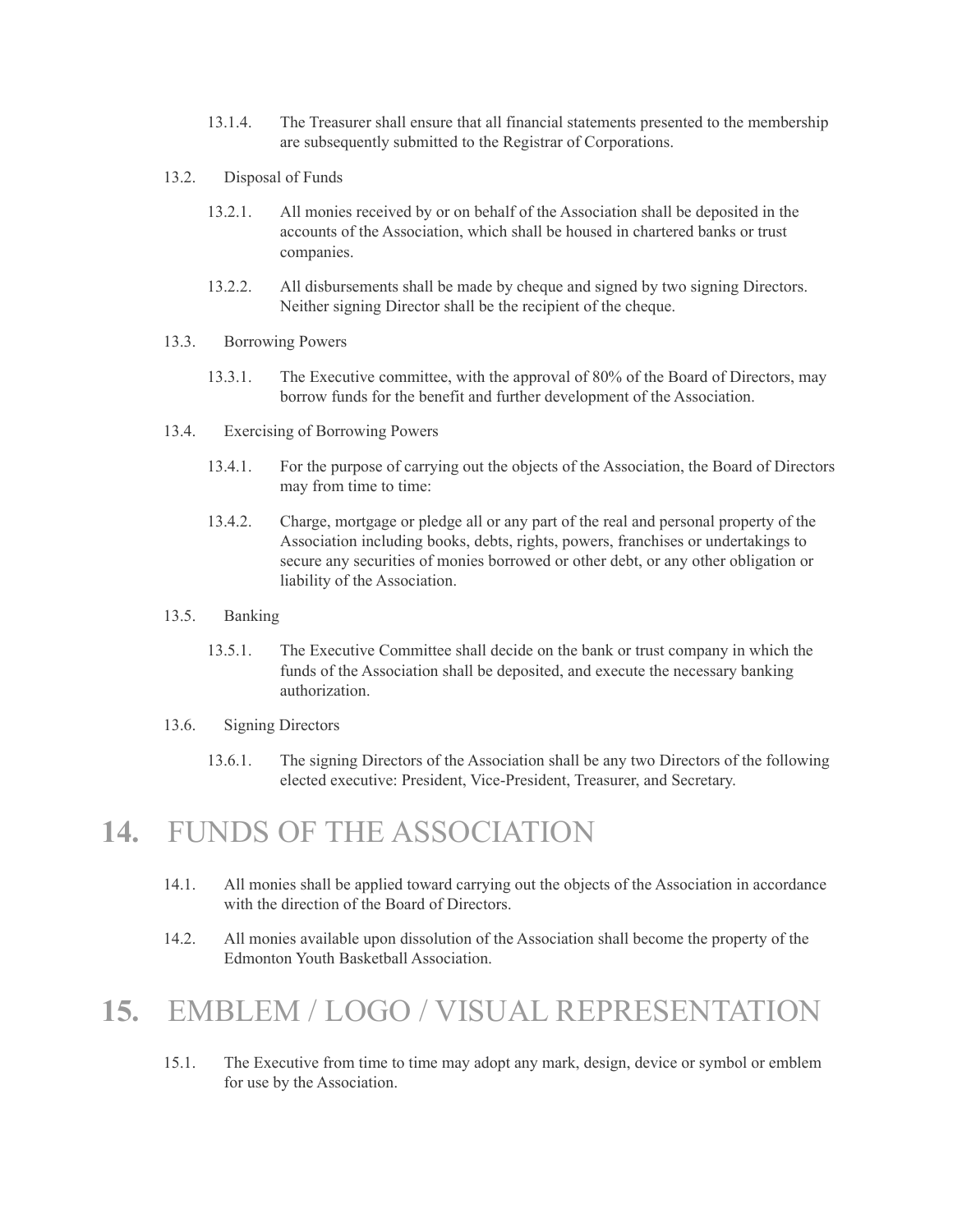# **16.** CONDUCT OF AFFAIRS OF THE ASSOCIATION

16.1. All meetings of the Association will be conducted in accordance with Robert's Rules of Order, Newly Revised.

# **17.** AMENDMENTS TO BYLAWS, RULES AND PROCEDURES

- 17.1. The Bylaws of the Society shall not be altered or added to except by a special resolution of the Society.
- 17.2. For all purposes of the Society "special resolution" shall mean a resolution passed by a majority of not less than three-fourths of such members entitled to vote as are present in person or by proxy at a general meeting of which notice specifying the intention to propose the resolution as an extraordinary resolution has been duly given.
- 17.3. From time to time the Executive may establish special rules, standing rules, and special procedures governing and detailing various Board or Association procedures and may establish operating procedures for any committee of the Board or Association provided that the special rules, standing rules, special procedures and operating procedures are consistent with the Bylaws of the Association.

#### **18.** REMOVAL OF A Director

- 18.1. The President may recommend the removal of a member of the Executive Committee if they feel the member is not able or willing to fulfill their duties. The Executive Committee shall confirm the removal by a majority vote. The President may appoint a member to complete the term of the removed member.
- 18.2. Any two (2) members of the Board of Directors may request the Board of Directors to remove any member of the Executive Committee from office. The Board of Directors shall have the right to remove any member of the Executive Committee from office by a 2/3-majority vote. The Board of Directors shall then elect one of its members to assume the duties of the removed Executive Committee member for the balance of their term.

# **19.** TERMINATION OF AN EMPLOYEE

- 19.1. The President may recommend the termination of an employee or contract. The Board of Directors shall then decide by a majority vote of the Board of Directors.
- 19.2. The Board of Directors may terminate the employment of any employee or contract of the association with just cause.